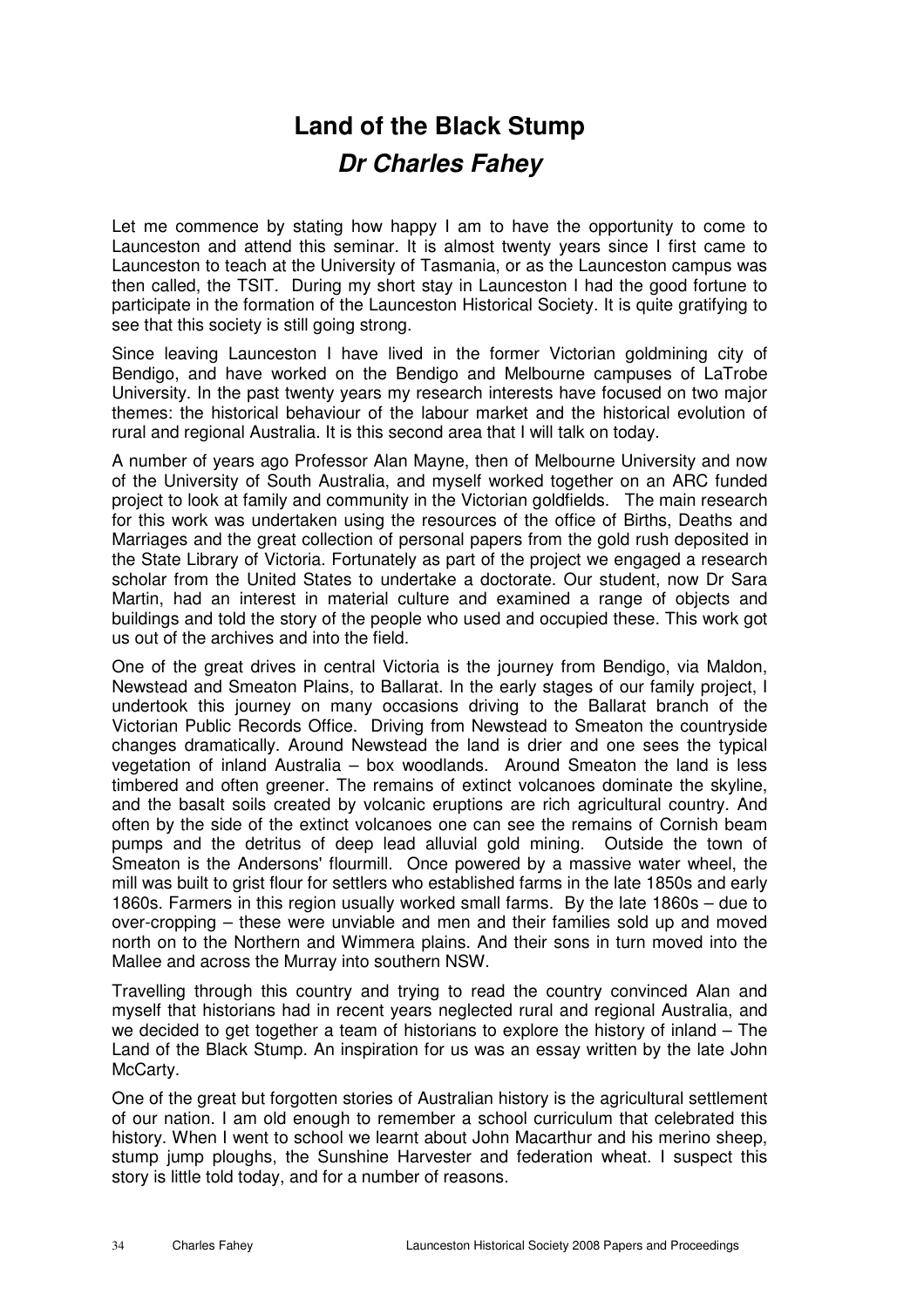First, the role of rural industry in the Australian economy has declined significantly. Although rural exports are still critical to our current account difficulties, agriculture's share of our gross domestic product has declined since the early twentieth century. The proportion of Australians living in rural Australia and provincial cities and towns has also declined sharply. In the case of my own family, my grandparents moved to Melbourne in the 1920s. My father spent his school holidays on family properties and even when I was growing up we visited family in the country. Since the war the link between the city and the country has lost much of its strength. Streams of migrants have settled in our major cities without any links to rural Australia.

Second, the recent crisis in rural Australia has cast doubt on the very process of settlement in rural Australia. Where I live many people have begun to wonder whether or not it will ever rain again. Environmental degradation of the Murray-Darling has led some of the more extreme conservationists to question whether or not European farming is a viable enterprise in Australia. $<sup>1</sup>$  As a last point it is important to note that</sup> regional Australia still has a major, indeed crucial, economic role in Australia through the mining industry. Yet mining has become highly technical and high labour productivity has left a slighter imprint on the settlement of inland Australia than mining in the nineteenth or early twentieth centuries. Geoffrey Blainey reminds us that Launceston was a wealthier mining town than Bendigo or Ballarat in the early twentieth century. I am not sure that the current mining boom will create cities of the likes of Launceston.

Working the central goldfields Alan Mayne and myself began to become interested in the history of inland Australia and its recent neglect by our colleagues. We were drawn back to the writings of the late John McCarty on what he called the inland corridor.<sup>2</sup> McCarty in turn wrote in response to the fourth volume of Manning Clark's History of Australia – The Earth Abideth For Ever, 1851-1888. In particular, he was drawn to the unremittingly depressing picture that Clark presented of rural life. Two chapters in his book – 'The Bush Barbarians' and 'Uproar in the Bush'– give Clark's take on rural life. In the last paragraph of 'The Bush Barbarians' he wrote:<sup>3</sup>

By 1880 it looked as though the ancient uncouth continent would destroy all human endeavours to create a class of small property owners between the big men and their employees. Once again as in the convict period, the bush had barbarized its would-be robbers and destroyers just as it had condemned the aborigines to a perpetual state of barbarism in the countless centuries before the coming of the white man. In the cities belief in progress had not been diminished by the survival of barbarism in the Australian bush.

McCarty claimed that this view of rural Australia depressed and saddened him. Although John was never a great empirical historian, he was a man who read widely, thought deeply and had a strong theoretical bent. McCarty was also by training an economist, a discipline sadly ignored by most young Australian historians in the present.

McCarty proposed an alternative model of rural Australia. He argued that to understand rural and regional Australia it was necessary to take a broad view. He asked his readers to imagine an inland corridor stretching from South Australia though Victoria and New South Wales into Queensland. In later formulations of his thesis he extended his corridor to the midlands of Tasmania and to the southwest of Western Australia. The three great export industries of nineteenth century Australia – mining, pastoralism and farming – were located in this corridor.

In framing the history of this corridor, McCarty suggested that one model might be to start with the family farm. The family farm was a dynamic institution that changed over the life cycle. Young men working on their father's farms provided labour in their late teens and early twenties. The farm was in equilibrium. Too many sons might disrupt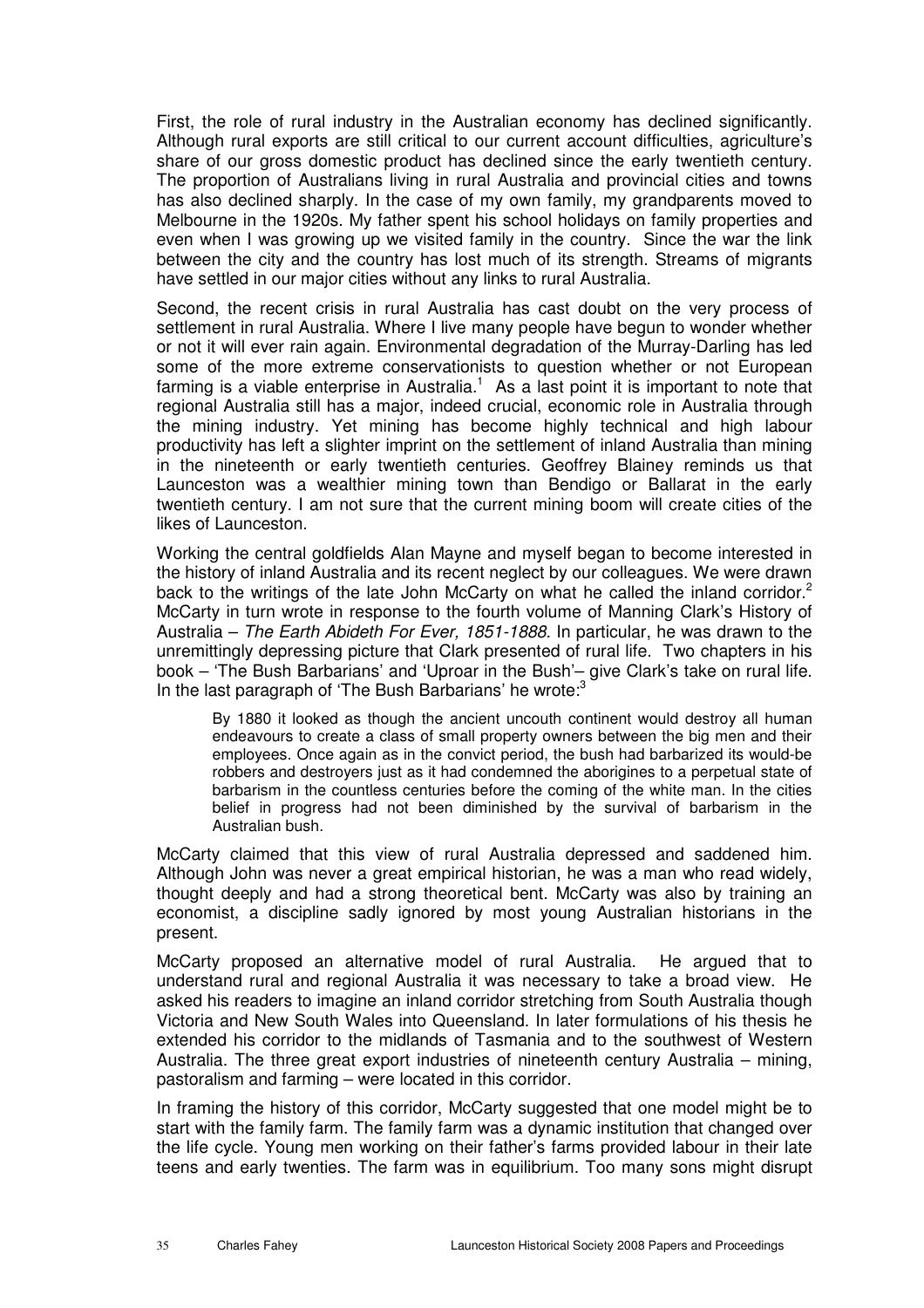this balance and some would have to go off and seek labour elsewhere. They became the labour of the corridor – farm labourers, shearers and miners. When these men had accumulated sufficient capital they married and set up their own farms. When their children were young they had to hire in labour. As their elder sons reached late teens the need for outside labour declined. The farm was once again in equilibrium. But this period was challenged when their brothers joined in the farm's labour force. Someone had to leave and find work in the corridor or the city. The cycle started once again.

The family farm was the key, he argued, to writing the story of the inland corridor and it was a story he suggested that was one of movement towards prosperity and happiness.

Although some of McCarty's ideas on the corridor surfaced in Australians 1888,<sup>4</sup> McCarty did not take up his own challenge to write a large-scale history of the inland corridor. And towards the end of his life his interests drifted towards business history.

Now there is much in McCarty's view of rural or inland Australia that I do not accept. In particular he attacked Marxist historians of the 1950s and 1960s who emphasized class conflict on the frontier – the great shearers' strikes of the 1890s and the industrial turbulence at Broken Hill in the 1890s and the early twentieth century. While not a Marxist, I would not want to down play the bitterness of the great Broken Hill strikes and I also have written on the exploitation of rural labour<sup>5</sup>. Yet in the past few years I have become more and more convinced that the family is central to the settlement of inland Australia. And I have become and more and more convinced that for a large segment of the rural population the story of settlement was one of progress towards happiness.

One of the more persistent images of rural Australia is that of the male frontier. On the frontier men far outnumbered women and they created a masculine culture of mateship and hard drinking. When women do appear on the frontier they are often like Henry Lawson's The Drover's Wife, lonely battlers. Such images might make good literature, but they present only part of the complexity of the social structure of rural and regional Australia. Let me illustrate this first with the example of the Victorian goldfields. I suspect my argument applies equally well to the story of mining elsewhere, including Broken Hill and Launceston.

There is no doubt that the great gold rushes to Victoria created a society dominated by men. By the early 1850s Victoria had a strange demographic structure: it was a society dominated by young men aged from their early twenties into their early forties. Women made up only about a fifth of the population and, compared with home, children and the elderly were conspicuously absent. This strange society frightened many evangelical Christians and they worried that the young men would never settle down. Their worries were groundless. For a start a significant proportion of the migrants came with their families. Often these tended to be families fleeing the declining copper mines of Cornwall. Moreover migrants often travelled in family groups. We have for example the family correspondence of Thomas and James Hoey who journeyed to Australia with their sister Margaret Buckie and her husband John Buckie in 1852. Within a year James Hoey wrote home to Scotland seeking permission for his sister Maggie Brown to join him in Australia. When Maggie fell ill her sister Jane rushed to the colony to care for her. She in turn met an old Scottish friend (Andrew Hamilton), whom she married. For over ten years this Hoey-Buckie-Brown and Hamilton circle lived near one another and worked together. Few migrants have left us with the rich correspondence of this circle but when one undertakes genealogical studies numerous cases of similar patterns of chain and family migration are revealed.<sup>6</sup>

I am part of the infamous baby boom generation of the post-war years, and there is no doubt that a similar phenomenon took place in nineteenth century Australia. By 1861 marriage was virtually universal among women and marriage rates far exceeded those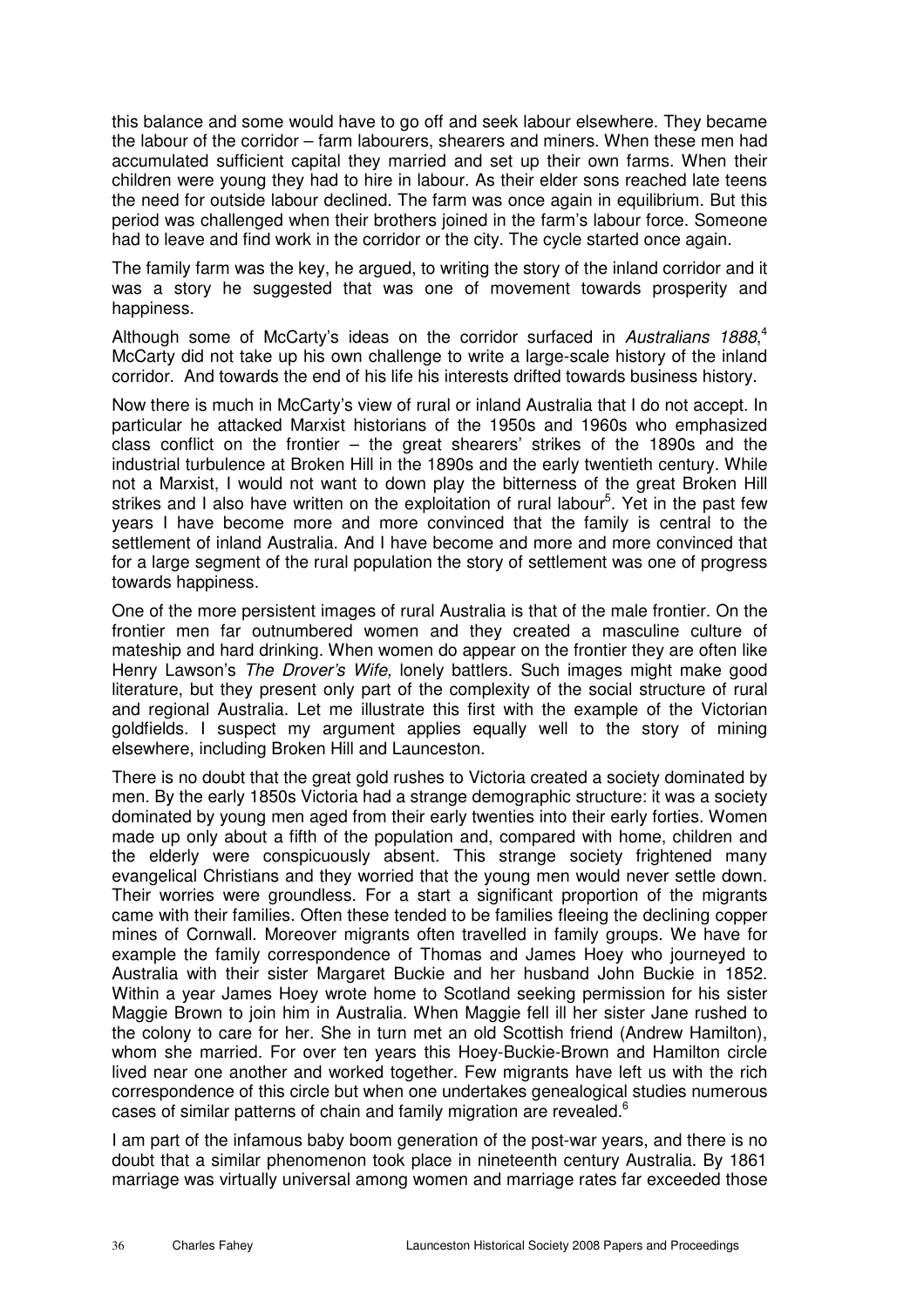in contemporary England, Scotland and Ireland. Although these women did not marry significantly later than their contemporaries in the UK, the fact that so many married, combined with high fertility rates within marriage, led to a population explosion. The impact of this demographic revolution reverberated for the remainder of the century.<sup>7</sup>

The demographic revolution of the early 1860s threw up a major challenge: how was this young and rapidly growing population to be housed? Curiously the answer to this family conundrum emerged out of the aftermath of that decidedly male event – Eureka. After the battle at Eureka the Victorian government replaced the gold tax with a licence to dig for gold. In time, attached to this licence to dig was a licence to acquire crown land on which to build a residence. This eventually became a form of tenure known as the miner's residence area. <sup>8</sup>

Under the residence area families could occupy areas of up to a quarter acre in mining districts for nominal annual rents. Upon this land they could build a house. In most cases houses were constructed of wood, but mud-brick and stone were also used for construction. On the goldfields a significant proportion of the population was Cornish, and the miner's residence area enabled the importation of the Cornish tradition of owner-building. The miner's residence area became a major form of tenure on the goldfields. In the 1870s as many as 70 per cent of houses were on residence areas and as late as 1891 the proportion was around 30 per cent. As well as shelter, the large size of many residence areas enabled mining families to grow fruit trees and vegetables and to keep chooks. These activities became critical when unemployment rose among miners.<sup>9</sup>

Victoria was the cradle of mining customs and law in the nineteenth century and after 1870 men moved out of Victoria into new fields. In the 1870s migration took place to the more northern reaches of McCarty's corridor – Charters Towers. They later moved to Cobar and Broken Hill in New South Wales, to Beaconsfield and the west coast in Tasmania, and to the great gold fields of Western Australia. Men took with them attitudes formed in Victoria most importantly – trade unionism – but the administrative machinery pioneered in Victoria was often transferred to later fields. It is likely that the miner's right travelled inter-state; it was certainly adopted at Broken Hill.<sup>10</sup>

One of our best accounts of the movement of men and families along McCarty's corridor is the diary of Richard Pope. Richard Pope was born in Cornwall and entered mines at St Just in Cornwall. On reaching adulthood, he ignored his father's strictures and sailed for the United States. Here he mined in Virginia, Michigan and Illinois. Returning to Cornwall he married and leaving his young bride Mary Anne behind he again sailed for the US. On his return he settled down to domestic life working with his father in Ireland. When his father died in 1867, the wanderlust struck him again and with a family of six children he set out for Ballarat in 1868. After a year working in the deep leads of the Ballarat district, he settled in Bendigo during the boom of 1871. He worked in Bendigo until 1886, when he moved to the Barrier Ranges. At first Pope travelled with two of his unmarried children and most of his work was on minor lodes just outside of Broken Hill. $11$ 

Broken Hill has a reputation for being a rough mining town, but it was also home to many mining families. His eldest daughter, who had married an up-and-coming mining manager, James Hebbard, preceded Richard Pope to the Barrier Ranges and the Hebbards established a household in the centre of Broken Hill in the late 1880s. By 1889 Pope joined his daughter and son-in-law in Broken Hill and established a house on a miner's right close to the centre of the emerging city. He then cut his ties with Bendigo and called for his wife, Mary Anne, and other children to join him on the Hill. By the late 1880s, Pope's large family included a number of sons who were capable of working, and the family operated as a unit, pooling their wages. They soon acquired a second house at Broken Hill. When his eldest son married Pope let out this house to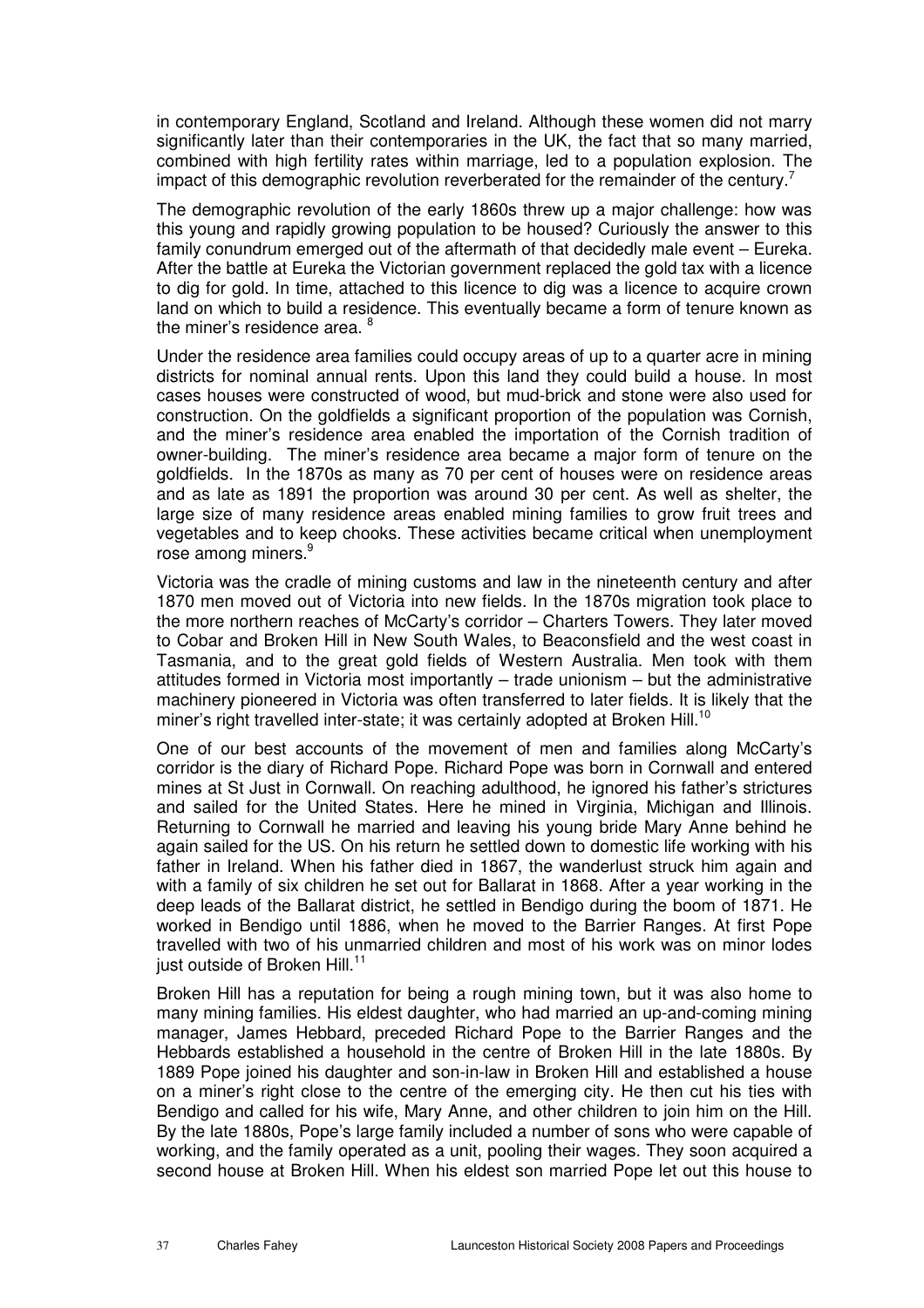the young couple. By the mid 1890s, the Pope clan had established several households at Broken Hill. They also had family links to relatives who remained in Bendigo and those who migrated to one of the other major mining areas of the inland corridor – Moonta-Wallaroo.

If we take a broad sweep – both geographically and temporally – of McCarty's inland corridor, the years 1840 to around 1920, witnessed a massive economic and social change in regional Australia. In the 1840s southern Australia, from Hobart to Queensland, was the domain of the large-scale pastoralists, and agriculture had a very slight imprint on the landscape. The major cereal producing area at the beginning of our period was Tasmania. By the beginning of the 1920s the family farm ruled regional Australia, a position it has maintained until the present – although there are signs of severe distress due to prolonged drought and the farming population faces the crucial demographic problem of an ageing workforce.<sup>12</sup>

In looking at the history of this development, it seems to me that historians have not followed the broad sweep and have too often looked at isolated areas or time frames. Bill Gammage's history of Narrandera shire is frequently sited as one of the best examples of the genre of local history. However, while it devotes several chapters to the struggle between selectors and squatters, it deals very lightly with the eventual victory of the family farmer when the economic cycle turned against wool in favour of wheat.<sup>13</sup> In my own state John McQuilton has depicted the Kelly outbreak as a consequence of a culture of poverty that resulted from the failings of the selection acts and the battle between selectors and squatters. Yet if one moves beyond the 1860s and 1870s, one finds in the north of Victoria the emergence of viable rural communities in the 1880s in which the Irish and Irish Catholics were remarkably successful in obtaining land.<sup>14</sup>

 A more fruitful approach, I feel, is to turn to the historical writings of scholars who have been involved in agriculture as agricultural economists or agricultural scientists. By the nature of their work these professionals have personal experience of dealing with farmers and travelling through the country. I would still direct interested readers to such classics as Sir Samuel Wadham's Land Utilization in Australia and the work of the late Bruce Davidson, A History of European farming in Australia.<sup>15</sup>

Both men clearly understood rural Australia in a way that most professionally trained historians have not. John McCarty in his original exposition of the inland corridor suggested that most historians were more comfortable on their suburban patios than in rural Australia. Yet untrained as historians, these scholars from other disciplines have generally relied on the published literature and there is a need for professional historians to return to the rich manuscript literature and recreate the experience of life in rural Australia. My own research suggests that the family remains a pivotal place to look at rural Australia. Let me illustrate this with some of the evidence we have gathered for our Black Stump Project.

In the 1850s gold initiated a mass wave of migration to the Australian colonies. In the case of Victoria, where we now have detailed demographic evidence, we know these were a fairly mixed group. Britain was the principal source of migration but there were significant streams from Europe – particularly Germany – and from China. In my own city of Bendigo about one in five of the population was Chinese at the 1857 census. Most of the counties of England were represented among the migrant stream – and there was a spread between the northern, industrial counties and London and the agricultural counties of southern England. The Southwest was an extremely important source of men moving from the Cornish mineral fields. The Scottish were particularly well represented with migrants from the more industrialized areas of low lands. In inland Australia the Irish were a significant cohort of settlers; my own family came from Galway but the two major counties providing settlers were Clare and Tipperary. I am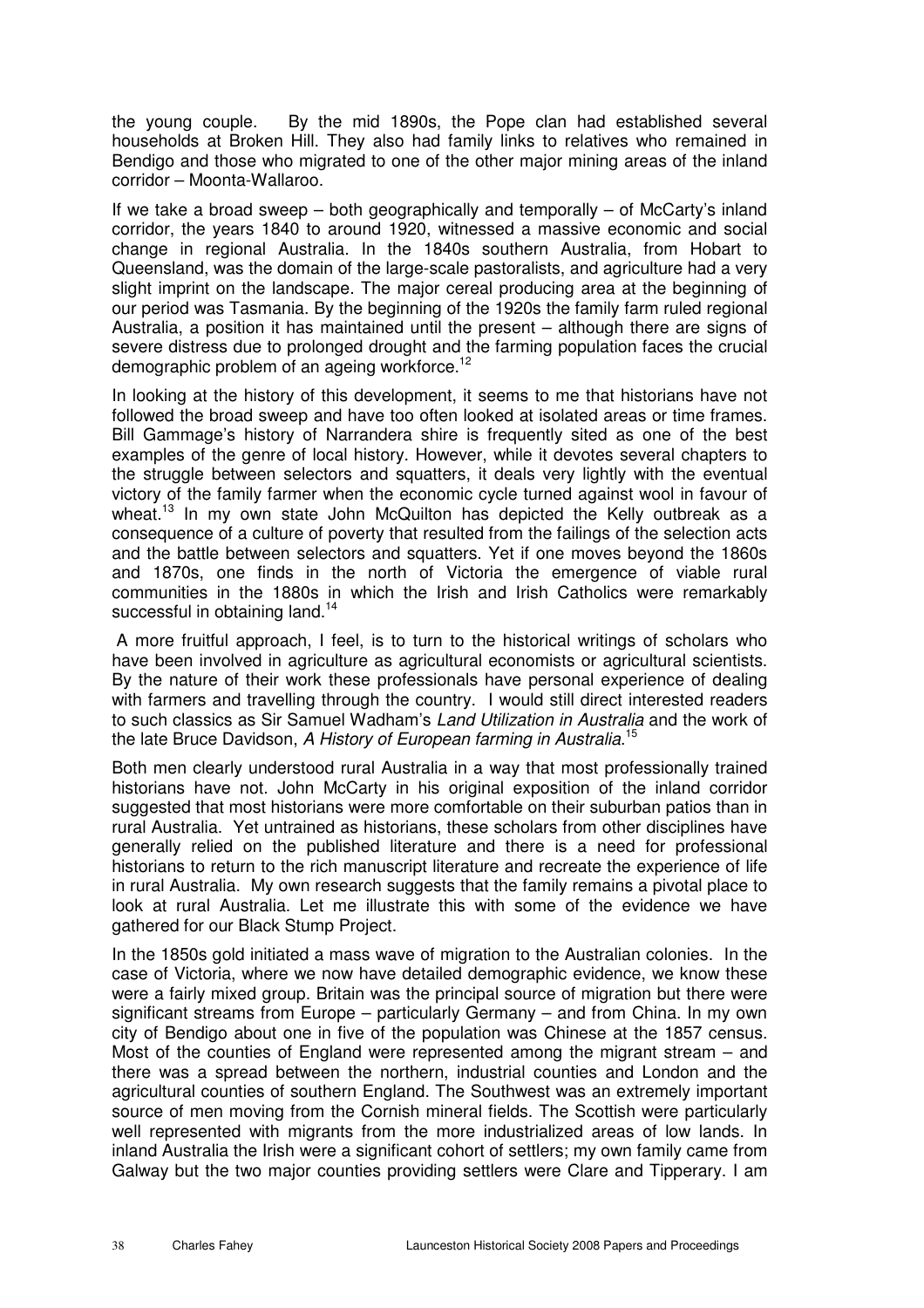convinced that it is crucial to acknowledge that a large proportion of what became the rural Irish moved after the famine, and at a time when Irish farming was moving towards a more commercially focused farming. Ned Kelly's family might have been transported to Tasmania in the distressed 1840s; my own family and most Australian Irish came well after the famine with a modern commercial bent that fitted them well for the conditions of Australia. They came to an agriculture that was born modern.<sup>16</sup>

I think the same arguments could be made about other groups who took up agriculture in Australia. It is simply wrong to state, as John McQuilton has done, that settlers in rural Australia lacked farming experience. The evidence we have suggests that migrants who moved into rural areas were born in rural areas. Londoners, for example, were under-represented in rural regions. Many of the rural migrants came from a background of commercially based cereal growing. The Germans coming from Prussia exemplified this.

You might then argue that Australian conditions were different. And so they were. Yet one of the keys to understanding rural settlement is to appreciate that it was a process of learning and adaptation to Australian conditions. McCarty's corridor thesis is the key to unravelling this aspect of settlement.

Pastoralists settled south eastern Australia in a remarkably rapid manner. By the late 1840s, as I have said, the open lands of Tasmania and the south eastern mainland were occupied by pastoralists and their flocks of sheep. First attempts at cereal growing took place in Tasmania, and over the next eighty years agriculture moved inland in stages. By the 1850s Tasmania was challenged by settlers in South Australia. Under Wakefielden notions of settlement, agricultural land was opened around Adelaide. And markets for this were provided by the Victorian goldfields. Early South Australian agriculture highlighted a feature of Australian agriculture that persists till the present – the use of labour saving technology and a relentless drive to increase productivity. In the case of South Australia farmers were quick to use the indigenous invention of the stripper. The success of SA had severe ramifications for Tasmania, and made its cereal farming unproductive.<sup>17</sup>

Under the population pressures in the wake of the gold rushes, Victorians pushed for the sale of land and then for selection on credit terms. Agriculture emerged first in the counties surrounding Melbourne and in the central goldfields. By the early 1860s the Smeaton plains was the wheat bowl of Victoria.

Sale of land at competitive auction and the problems in the early land acts ensured that the first farms in Victoria were small. By the mid-1860s farmers were facing problems with soil exhaustion and rust in their crops. The solution lay in moving north. In the 1870s southern farmers moved to the virtually treeless plains of the Wimmera or to the open woodlands of the Northern plains. Another stream moved south into the great forests of Gippsland. Yet it was not only Victorians who were on the move – South Australians, particularly Germans, moved into the Wimmera, and to a lesser extent into the southern Riverina. And moving was a process of acquiring and transporting skills. The Germans brought into the Wimmera their broad acre Prussian background and the experience of dry land farming in South Australia.

It was at the point of moving that role of family became absolutely essential and settlement was a family activity. Movement often took place when children reached early adulthood. There were two reasons for this: they could provide labour and just as importantly they could take up land. And this applied to both sons and daughters. The pattern was then for the family to select land as a family unit and to clear and improve this as a family group. The whole exercise was often underwritten by the sale of the father's southern or South Australian farm. In the past few years I have been assiduously collecting diaries – either from libraries or from the field – which allows us to build up a picture of this process in considerable detail. The process is also well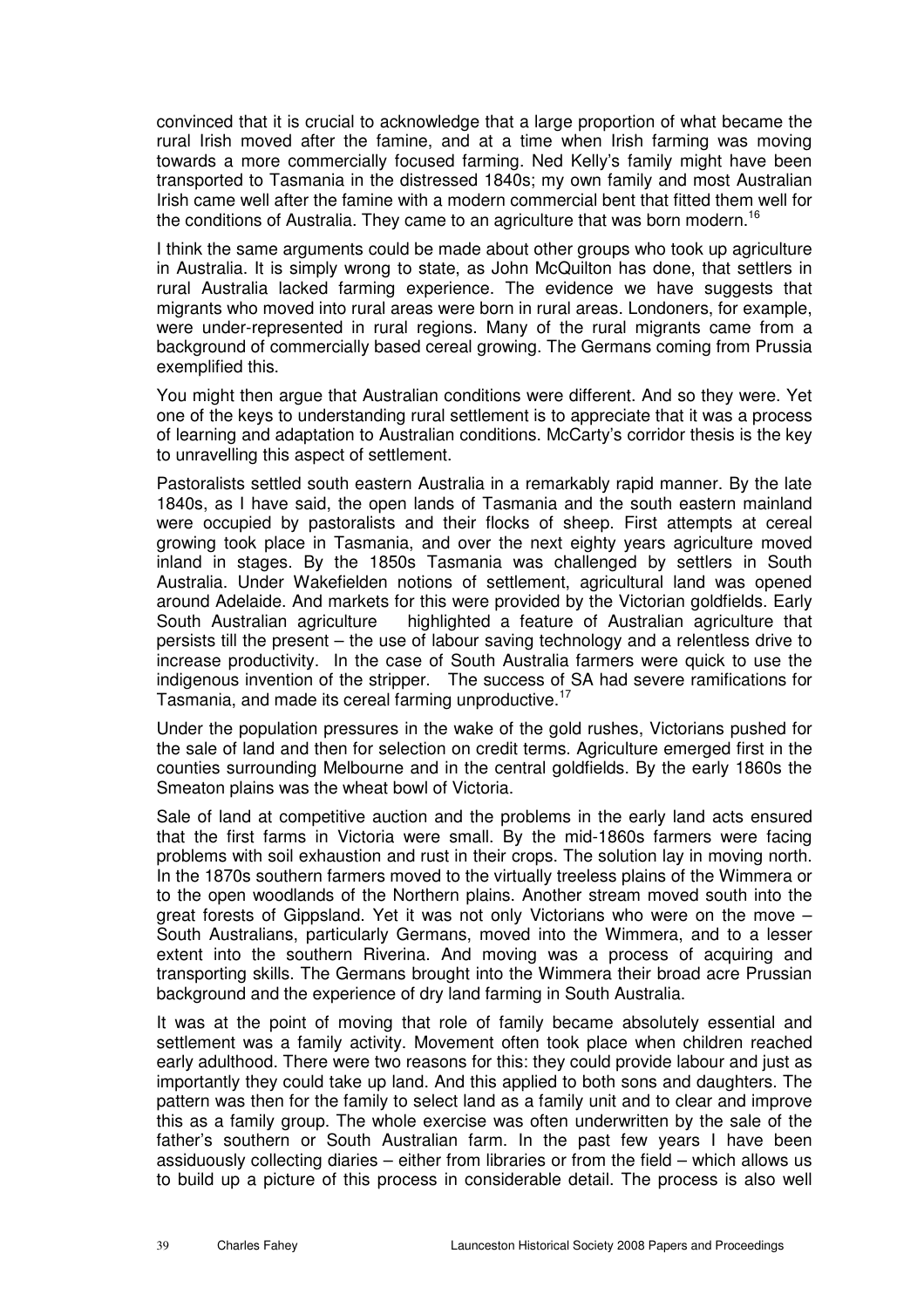documented in a vast archival resource of lands files and rate records, and this was the great age of the local paper.

As part of the Black Stump project I have been building up detailed pictures of both families and communities. Now I am not going to deny that thousands faced great hardship in settling and that many left in despair. Yet Clarke's image of the ancient uncouth continent chalking up its victims does little justice to the resolve and perseverance of this generation of settlers. First, they built communities of sober citizens who built schools, mechanics' institutions and churches. And when we read their diaries, we find that they are social creatures meeting regularly for sports, for religious services and to lobby the politicians for roads, bridges and railways. Diaries also show neighbours sharing labour, sharing machinery and often food. The women in these communities are not the social isolates like Lawson's *Drover's Wife*. They are moving about visiting and entertaining and helping out at vital junctures such as births.

Moreover I would argue that they were an acquisitive lot and one thing that emerges from rate books is the gradual accumulation of property. Families denied land ownership in Southern England, in Ireland and Germany, obtained the proud status of freeholders.

The process of moving continued and, indeed, gained pace in the late nineteenth and early twentieth centuries. Massive expansion of the pastoral frontier in the 1870s and 1880s led to a financial crisis among the Australian sheep kings. By the 1890s the process of buying land in southern New South Wales and the improvement of properties, fencing and water supply, saddled pastoralists with debt. At the same time the expansion of the Australian wool clip led to a drop in prices. It now made more sense to grow wheat than wool, or at least to combine the two industries. Regional newspapers carried advertisements of pastoral runs for sale.

In the 1890s successful settlers in Victoria and South Australia pushed into the dense mallee of both colonies and moved across the border into New South Wales and took land on former pastoral estates. This last great move of the frontier was facilitated by a number of technological developments – the American seed-drill, the combineharvester, the use of super-phosphate and improved seed varieties. Sons of an earlier generation of settlers moved away from their fathers' farms and started afresh. The two decades of the new century saw a massive expansion of Australian farming and the consolidation of the family farm as the central economic unit in Australian agriculture. This was not the work of Bush Barbarians.

l.

<sup>1</sup> See, for example, Jared Diamond, Collapse: How Societies Choose to Fail or Survive, Allen Lane, New York, 2005, in particular, Chapter 13 'Mining Australia'. For a more measured response by Australian agricultural scientists see Neil Barr and John Cary, Greening a Brown Land: The Australian Search for Sustainable Land Use, Macmillan Education Australia, Melbourne, 1992, and John W Cooke, 'European Settlement in the Victorian Mallee: a Brief overview', Proceedings of the Royal Society of Victoria, vol.118, no 2, pp 295–303.

 $2$  J.W. McCarty, 'The Inland Corridor', Australia 1888, Bulletin No. 5 September 1980.

 $^3$  F C M H Clark, *A History of Australia, IV, The Earth Abideth For Ever, 1851–1888*, University of Melbourne Press, Melbourne, 1978, pp. 218-219.

<sup>&</sup>lt;sup>4</sup> Graeme Davison, J.W. McCarty and Ailsa McLeary, Australians 1888, Fairfax, Syme & Weldon Associates, Sydney 1987. See chapter 6, 'The Social Map'.